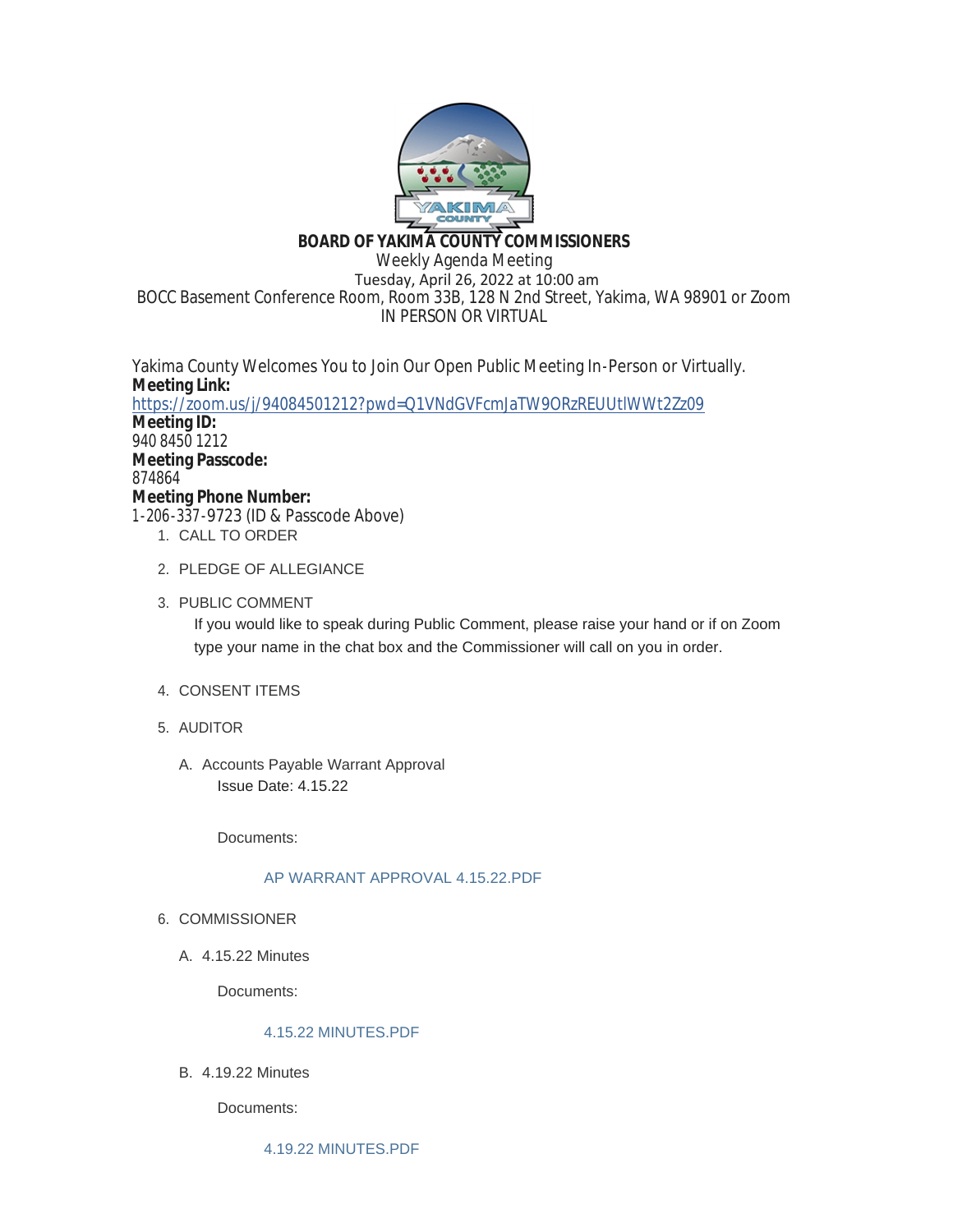## C. Resolution 121-2022

Setting a Public Hearing Date to Review Amending Yakima County Code Section 6.04 Regarding Provisions for the Appointment and Term of Members of the Yakima Board of Health and the Process by Which the Board of Health Shall Appoint an Executive Director and a District Health Official.

Fiscal Impact: \$0

Documents:

## [121-2022.PDF](https://www.yakimacounty.us/AgendaCenter/ViewFile/Item/4291?fileID=16114)

- 7. COUNTY ROADS
	- Resolution 113-2022 A.

Awarding Bid for the Cowiche Mill Road Bridge #065 Replacement Project to Interwest Construction Inc.

Fiscal Impact: \$739,696

Documents:

## [113-2022.PDF](https://www.yakimacounty.us/AgendaCenter/ViewFile/Item/4282?fileID=16105)

B. Agreement 127-2022

Supplement #2 to the Professional Services Agreement with Sargent Engineers Inc. for Engineering Services to Complete the Design of Cascade Mill Parkway, Phase 3.

Fiscal Impact: \$81,000 - Bringing the Total Amount of the Professional Services Agreement to \$1,658,000. The County Will Be Reimbursed by the City of Yakima for 50% of this Supplement

Documents:

# [BOCC 127-2022.PDF](https://www.yakimacounty.us/AgendaCenter/ViewFile/Item/4286?fileID=16109)

## FACILITIES SERVICES 8.

Resolution 119-2022 A. Awarding Bid for the Yakima County Jail Annex Reroof Project PW22222-V.

Fiscal Impact: \$218,990.18

Documents:

## [119-2022.PDF](https://www.yakimacounty.us/AgendaCenter/ViewFile/Item/4287?fileID=16110)

B. Resolution 120-2022

Accepting as Complete, the State Fair Park Asphalt Improvement Project PW20200-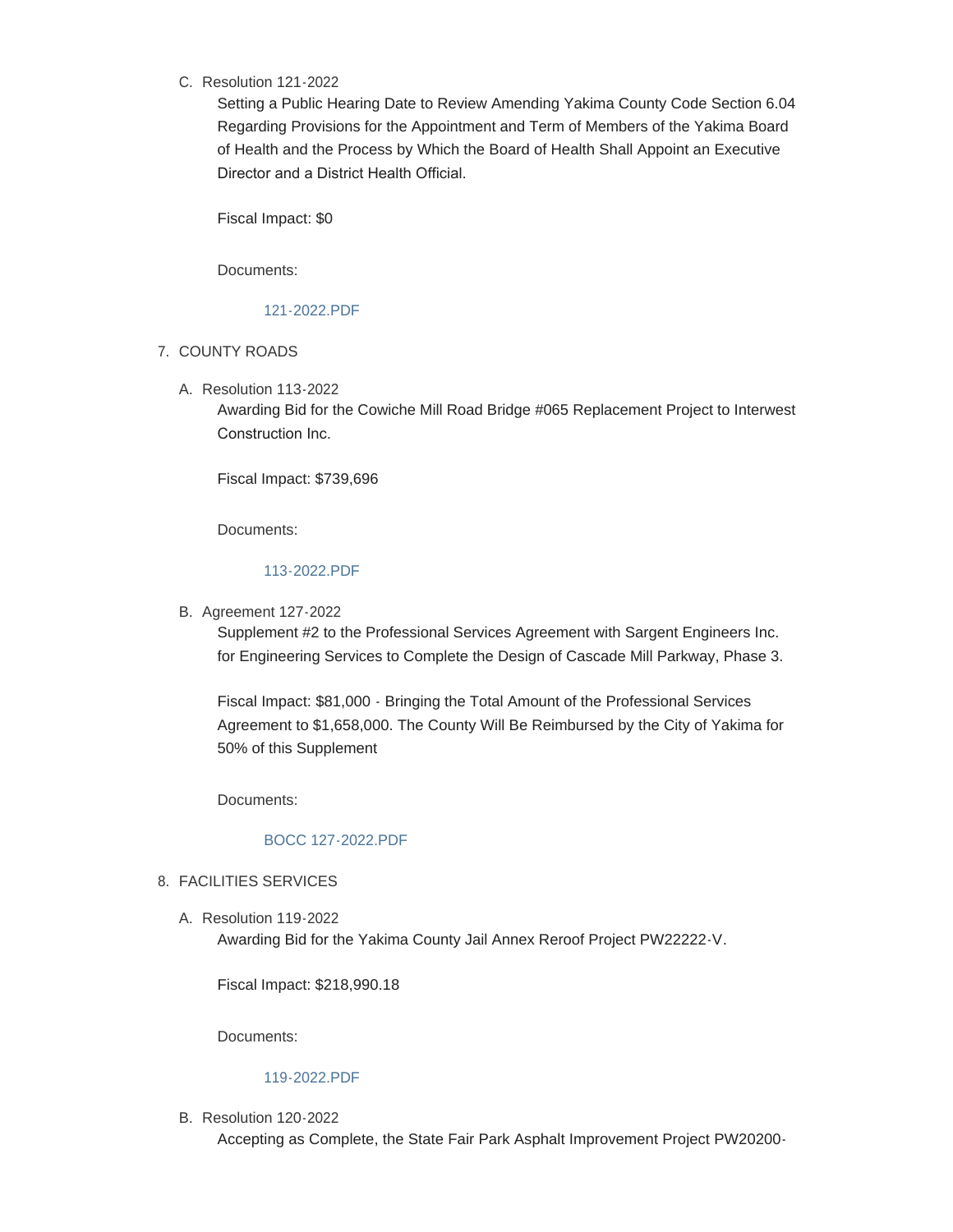K.

Fiscal Impact: \$5,652.65

Documents:

### [120-2022.PDF](https://www.yakimacounty.us/AgendaCenter/ViewFile/Item/4289?fileID=16112)

C. Agreement 132-2022

Agreement with Bestebreur Bros. Construction Inc. for the Yakima County Main Jail Sidewalk Repair Project.

Fiscal Impact: \$34,930.00

Documents:

## [BOCC 132-2022.PDF](https://www.yakimacounty.us/AgendaCenter/ViewFile/Item/4292?fileID=16115)

- 9. PUBLIC SERVICES
	- Resolution 114-2022 A.

Approving, with Conditions, an Outdoor Festival Permit Application Submitted by John Nyboer on behalf of Washington Nitro Nationals for an Outdoor Festival Permit for the Washington Nitro Nationals Pro Hill Climb.

Fiscal Impact: \$0

Documents:

#### [114-2022.PDF](https://www.yakimacounty.us/AgendaCenter/ViewFile/Item/4283?fileID=16106)

B. Resolution 115-2022

Accepting as Complete, Yakima County Solid Waste Landfill Portables Project.

Fiscal Impact: \$20,138.85

Documents:

#### [115-2022.PDF](https://www.yakimacounty.us/AgendaCenter/ViewFile/Item/4285?fileID=16108)

C. Agreement 128-2022

Amendment #1 to the Agreement with Budinger & Associates Inc to Extend the Contract End Date to December 31, 2022.

Fiscal Impact: \$0

Documents: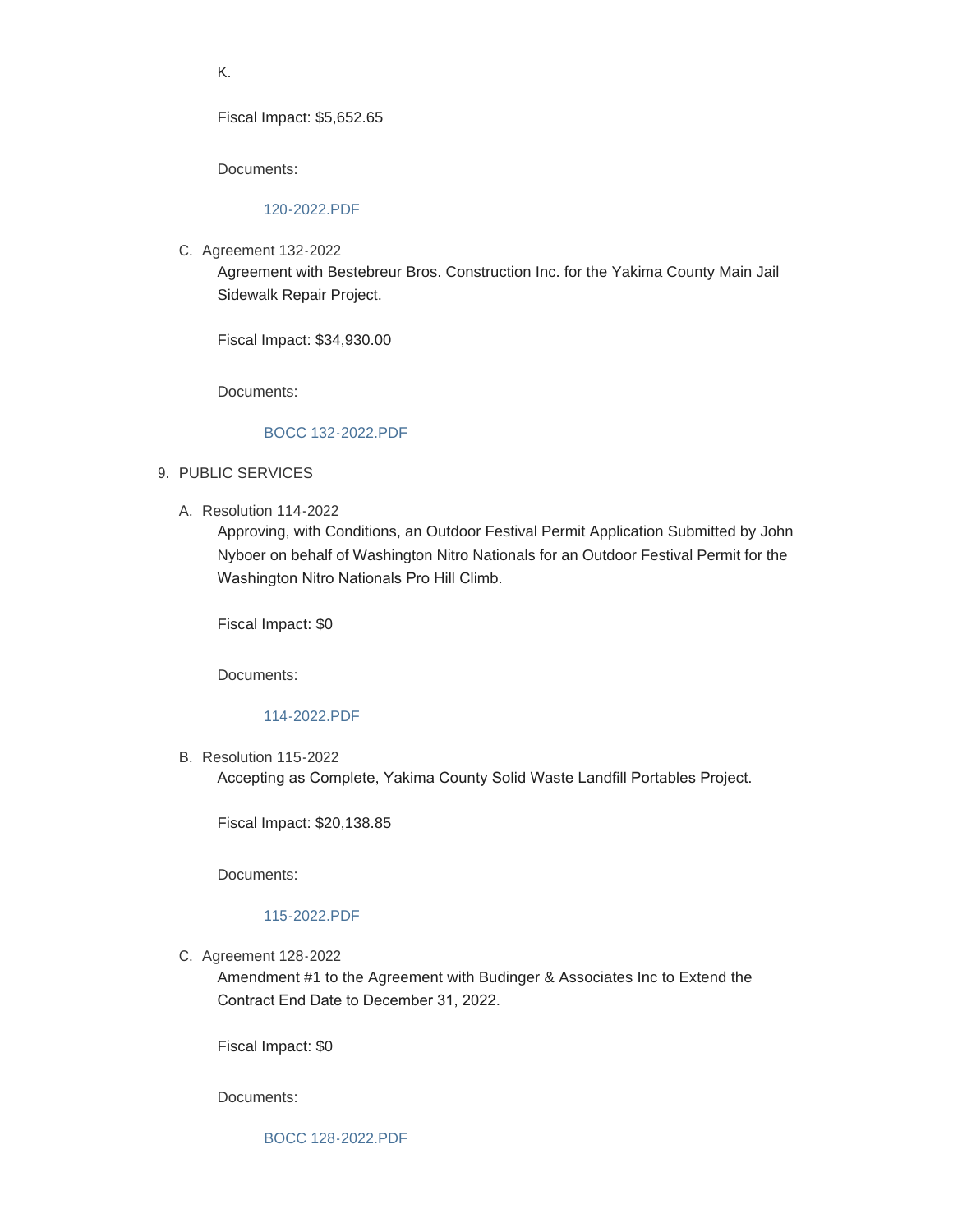## D. Agreement 129-2022

Agreement Between the Department of Ecology and Yakima County Public Services for the Gap to Gap Pre-Construction and Construction Project.

Fiscal Impact: Please See Attached Agreement

Documents:

### [BOCC 129-2022.PDF](https://www.yakimacounty.us/AgendaCenter/ViewFile/Item/4290?fileID=16113)

E. Agreement 131-2022

Renewal Land Use Agreement with the State of Washington Department of Fish and Wildlife for Public Recreation Access at Rotary Lake.

Fiscal Impact: \$0

Documents:

### [BOCC 131-2022.PDF](https://www.yakimacounty.us/AgendaCenter/ViewFile/Item/4294?fileID=16117)

### 10. REGULAR AGENDA

Resolution 116-2022 A. Adopting a 2022 Direct Report Pay Plan.

Fiscal Impact: See Exhibit "A".

Documents:

### [116-2022.PDF](https://www.yakimacounty.us/AgendaCenter/ViewFile/Item/4279?fileID=16102)

B. Resolution 117-2022 Adopting a 2022 Pay Plan for Non-Represented Attorneys for Yakima County.

Fiscal Impact: See Exhibit "A".

Documents:

#### [117-2022.PDF](https://www.yakimacounty.us/AgendaCenter/ViewFile/Item/4281?fileID=16119)

C. Resolution 118-2022

Adopting a 2022 Pay Plan for Non-Represented Employees for Yakima County.

Fiscal Impact: See Exhibit "A".

Documents:

## [118-2022.PDF](https://www.yakimacounty.us/AgendaCenter/ViewFile/Item/4284?fileID=16120)

D. Agreement 130-2022